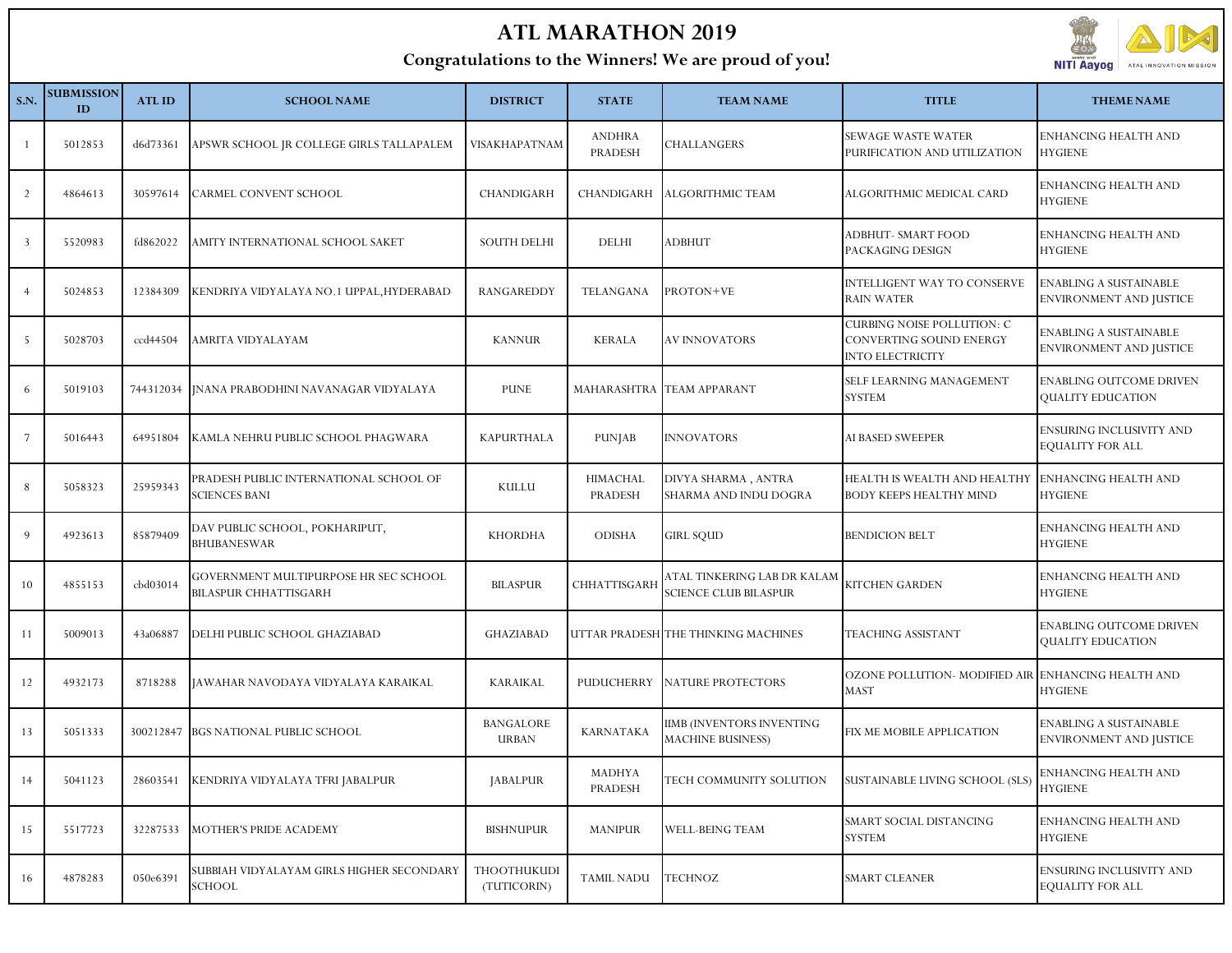| <b>S.N.</b> | <b>SUBMISSION</b><br>ID | <b>ATLID</b> | <b>SCHOOL NAME</b>                                         | <b>DISTRICT</b>             | <b>STATE</b>                       | <b>TEAM NAME</b>                    | <b>TITLE</b>                                                                          | <b>THEME NAME</b>                                        |
|-------------|-------------------------|--------------|------------------------------------------------------------|-----------------------------|------------------------------------|-------------------------------------|---------------------------------------------------------------------------------------|----------------------------------------------------------|
| 17          | 5054213                 | 25852666     | ADARSHA VIDYALAYA CHENGA                                   | <b>BARPETA</b>              | ASSAM                              | ADARSHA                             | CLEANER CUM SEGREGATOR                                                                | ENHANCING HEALTH AND<br><b>HYGIENE</b>                   |
| 18          | 5064103                 | bf551887     | DEHLI PUBLIC SCHOOL SRINAGAR                               | SRINAGAR                    | <b>JAMMU AND</b><br><b>KASHMIR</b> | DPS SCHOOL SRINAGAR                 | <b>INTELLIGENT VOICE CONTROLLED</b><br>WHEEL CHAIR AS WELL AS<br><b>GESTURE BASED</b> | ENABLING OUTCOME DRIVEN<br>QUALITY EDUCATION             |
| 19          | 5521363                 | 17438337     | DAV PUBLIC SCHOOL                                          | <b>GURGAON</b>              | <b>HARYANA</b>                     | DAV SQUAD                           | <b>ACCIDENT REPORTER</b>                                                              | ENHANCING HEALTH AND<br><b>HYGIENE</b>                   |
| 20          | 5010733                 | 2d281104     | GOVERNMENT SENIOR SECONDARY SCHOOL<br>YANGANG SOUTH SIKKIM | <b>SINGTAM</b>              | <b>SIKKIM</b>                      | <b>INNOCREW</b>                     | <b>DRAIN STAINER</b>                                                                  | ENHANCING HEALTH AND<br><b>HYGIENE</b>                   |
| 21          | 5514693                 | 31665617     | APEEJAY SCHOOL, SALT LAKE                                  | <b>NORTH 24</b><br>PARGANAS | WEST BENGAL                        | TEAM APEEJAY SCHOOL                 | TECHNOLOGICAL SOLUTION FOR<br>WATER CONSERVATION.                                     | ENABLING A SUSTAINABLE<br>ENVIRONMENT AND JUSTICE        |
| 22          | 5515603                 | a1979191     | SUBODH PUBLIC SCHOOL                                       | <b>JAIPUR</b>               | RAJASTHAN                          | <b>SISCREATIONS</b>                 | SMART ROBO BIN                                                                        | ENHANCING HEALTH AND<br><b>HYGIENE</b>                   |
| 23          | 5014613                 | 88966350     | <b>DOON PUBLIC SCHOOL BHUJ</b>                             | <b>KACHCHH</b>              | GUJARAT                            | THE SMART MAKER                     | <b>SMART CAP</b>                                                                      | ENSURING INCLUSIVITY AND<br><b>EQUALITY FOR ALL</b>      |
| 24          | 4967193                 | 33346484     | SAI INTERNATIONAL SCHOOL                                   | <b>KHORDHA</b>              | <b>ODISHA</b>                      | WORLD CHANGERS                      | <b>WORLD CHANGERS</b>                                                                 | ENHANCING HEALTH AND<br><b>HYGIENE</b>                   |
| 25          | 5003703                 | 3be77603     | SNEH INTERNATIONAL SCHOOL                                  | <b>EAST DELHI</b>           | DELHI                              | <b>INNOVATIVE WANDERS</b>           | THE NAME OF OUR INVENTION IS<br>HYDROSONIC BAND.                                      | ENSURING INCLUSIVITY AND<br>EQUALITY FOR ALL             |
| 26          | 4935573                 | 96247765     | SOMALWAR HIGH SCHOOL AND JUNIOR COLLEGE                    | <b>NAGPUR</b>               | MAHARASHTRA FEARLESS GIRLS         |                                     | <b>GPS-GSM ATTACHED TASER</b>                                                         | <b>ENABLING A SUSTAINABLE</b><br>ENVIRONMENT AND JUSTICE |
| 27          | 5051823                 | ebf5379      | SETH ANANDRAM JAIPURIA SCHOOL,<br>VASUNDHARA, GHAZIABAD    | <b>GHAZIABAD</b>            |                                    | UTTAR PRADESH THREE MUSKETEERS      | SURAKSHA ELECTRO SHOE - AN<br>ANTI RAPE SHOE                                          | <b>ENABLING A SUSTAINABLE</b><br>ENVIRONMENT AND JUSTICE |
| 28          | 5036103                 | ef929028     | ST XAVIERS HIGH SCHOOL BHARNI BILASPUR                     | <b>BILASPUR</b>             | CHHATTISGARH                       | FOOD SECURITY AND CLIMATE<br>CHANGE | FOOD SECURITY AND CLIMATE<br>CHANGE                                                   | ENHANCING HEALTH AND<br><b>HYGIENE</b>                   |
| 29          | 4793943                 | 8f5d5910     | D B M S ENGLISH SCHOOL                                     | <b>EAST SINGHBHUM</b>       | <b>JHARKHAND</b>                   | <b>BORN TO CREATE</b>               | ARGE SCALE FACE DETECTION<br>USING AI AND PYTHON                                      | ENSURING INCLUSIVITY AND<br>EQUALITY FOR ALL             |
| 30          | 4946973                 |              | 25998374 ST. GEORGE ENGLISH MEDIUM SCHOOL, CHULLY.         | ERNAKULAM                   | <b>KERALA</b>                      | A P J INNOVATORS                    | HYGIENIC TOILET                                                                       | ENSURING INCLUSIVITY AND<br><b>EQUALITY FOR ALL</b>      |
| 31          | 4975583                 |              | 252411355 KENDRIYA VIDYALAYA NEHU SHILLONG                 | <b>EAST KHASI HILLS</b>     | MEGHALAYA                          | UNIQUE THINKER                      | <b>SMART DUSTBIN</b>                                                                  | ENHANCING HEALTH AND<br><b>HYGIENE</b>                   |
| 32          | 5019773                 | 23192365     | APSWRS JR COLLEGE FOR GIRLS NARASAPURAM                    | <b>KRISHNA</b>              | <b>ANDHRA</b><br>PRADESH           | <b>SAVE CHILD</b>                   | KIDNAP ALERT SYSTEM                                                                   | ENABLING A SUSTAINABLE<br><b>ENVIRONMENT AND JUSTICE</b> |
| 33          | 5036983                 | 55846265     | MAN KUWARI HANSA HIGHER SECONDARY<br>SCHOOL BARELA         | <b>JABALPUR</b>             | MADHYA<br>PRADESH                  | SHREE JABALI                        | ENERGY PARK : TOWARDS GREEN<br>SCHOOL                                                 | ENABLING A SUSTAINABLE<br><b>ENVIRONMENT AND JUSTICE</b> |
| 34          | 4937913                 | 8718288      | JAWAHAR NAVODAYA VIDYALAYA KARAIKAL                        | <b>KARAIKAL</b>             | PUDUCHERRY                         | SMART SCHOOL LOVERS                 | SMART DUSTBIN FOR CLASSROOM                                                           | ENHANCING HEALTH AND<br><b>HYGIENE</b>                   |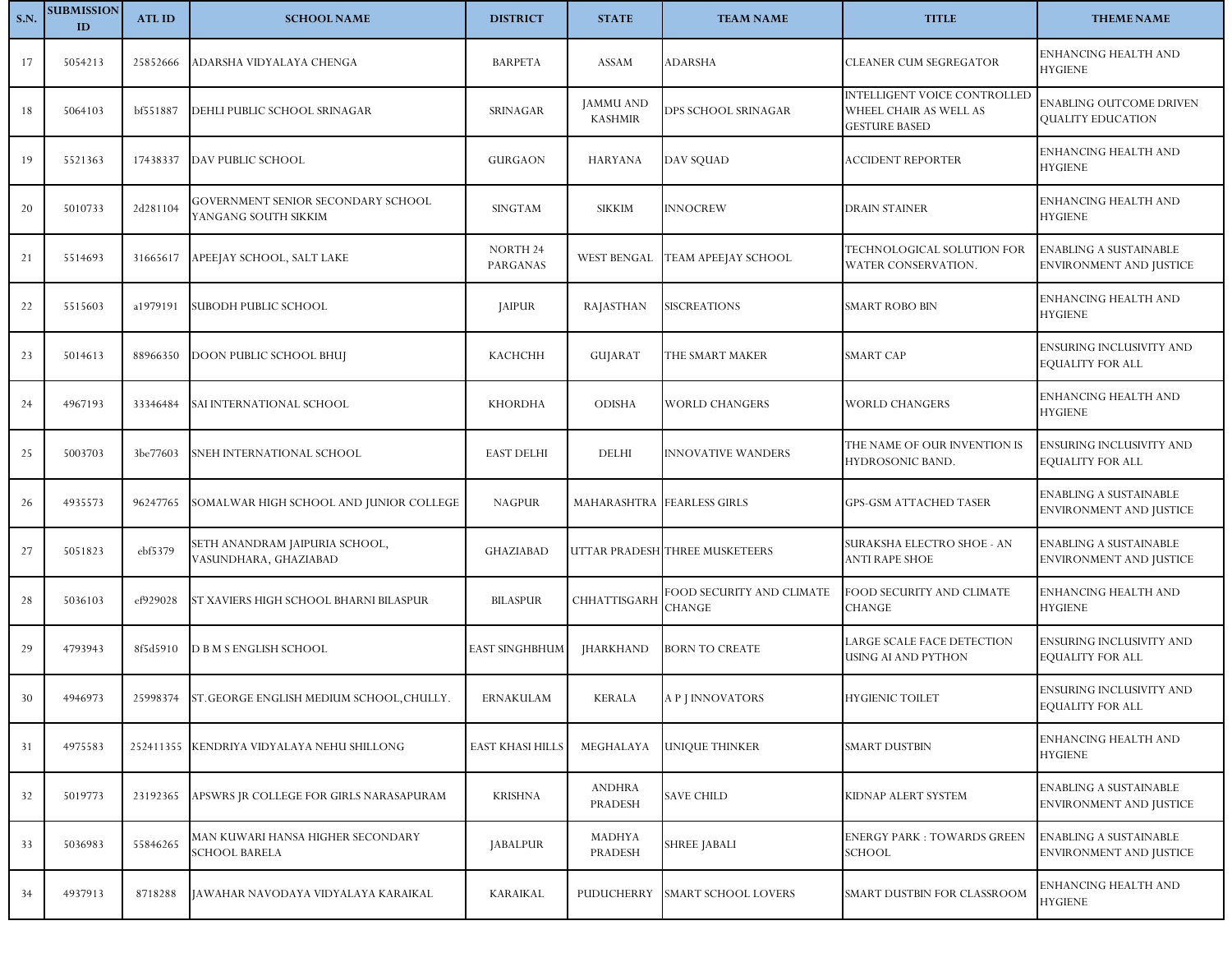| <b>S.N.</b> | <b>SUBMISSION</b><br>ID | <b>ATLID</b> | <b>SCHOOL NAME</b>                                                  | <b>DISTRICT</b>                    | <b>STATE</b>             | <b>TEAM NAME</b>                 | <b>TITLE</b>                                                                                    | <b>THEME NAME</b>                                               |
|-------------|-------------------------|--------------|---------------------------------------------------------------------|------------------------------------|--------------------------|----------------------------------|-------------------------------------------------------------------------------------------------|-----------------------------------------------------------------|
| 35          | 4988913                 | b4a04217     | JAIGOPAL GARODIA GOVT GIRLS HIGHER<br>SECONDARY SCHOOL              | <b>CHENNAI</b>                     | <b>TAMIL NADU</b>        | <b>GO GREEN GIRLS</b>            | ECO-FRIENDLY SCHOOL CAMPUS                                                                      | ENHANCING HEALTH AND<br><b>HYGIENE</b>                          |
| 36          | 4882763                 | 89821541     | VIVEKANANDA KENDRA VIDYALAYA ZIRO                                   | <b>LOWER SUBANSIRI</b>             | ARUNACHAL<br>PRADESH     | VKV ZIRO                         | <b>CONDENSE FREE CAR SCREEN</b>                                                                 | ENHANCING HEALTH AND<br><b>HYGIENE</b>                          |
| 37          | 5052173                 | 4c3d137      | DR. K. B. HEDGEWAR HIGH SCHOOL                                      | <b>NORTH GOA</b>                   | GOA                      | TEAM HEDGEWAR ATL                | COGNITIVE SYSTEM FOR CLEAN<br>AND SAFE TOILETS                                                  | ENSURING INCLUSIVITY AND<br>EQUALITY FOR ALL                    |
| 38          | 5028303                 | e5d32225     | PATHIPAGA CHEMMAL K GANAPATHI<br>GOVERNMENT HIGHER SECONDARY SCHOOL | <b>CHENNAI</b>                     | <b>TAMIL NADU</b>        | RIC                              | RIC APPLICATION(RESEARCH<br><b>IDEATE CREATE)</b>                                               | <b>ENABLING OUTCOME DRIVEN</b><br>QUALITY EDUCATION             |
| 39          | 4890103                 | 92772220     | APSWRSJC KANDALERU                                                  | <b>NELLORE</b>                     | <b>ANDHRA</b><br>PRADESH | 53L                              | REDUCING ACCIDENTS ON BIKE<br>USING ELECTRIC HELMATE AND AIR<br><b>BAG SYSTEM</b>               | ENABLING OUTCOME DRIVEN<br>QUALITY EDUCATION                    |
| 40          | 5021943                 | 20333847     | NOOTAN KANNYA SHALA AND JR COLLEGE<br>AMRAVATI                      | <b>AMRAVATI</b>                    |                          | MAHARASHTRA ENERGY AGRI-TECH     | <b>IOT BASED SMART FLOWER &amp;</b><br>ENERGY UTLIZATION                                        | <b>ENABLING A SUSTAINABLE</b><br><b>ENVIRONMENT AND JUSTICE</b> |
| 41          | 4951073                 | 85879409     | DAV PUBLIC SCHOOL, POKHARIPUT,<br><b>BHUBANESWAR</b>                | <b>KHORDHA</b>                     | <b>ODISHA</b>            | HTTPS://YOUTU.BE/UDHIDUXL<br>C3K | <b>BLOOD STAIN RECOGNIZER</b>                                                                   | ENHANCING HEALTH AND<br>HYGIENE                                 |
| 42          | 5058793                 | a8ac5369     | BHAVAN'S VIDYA MANDIR, GIRINGAR                                     | <b>ERNAKULAM</b>                   | <b>KERALA</b>            | <b>SMART LAVATORY</b>            | SMART LAVATORY                                                                                  | ENHANCING HEALTH AND<br><b>HYGIENE</b>                          |
| 43          | 5037643                 |              | 0b8710828 ST. KABIR PUBLIC SCHOOL, CHANDIGARH                       | CHANDIGARH                         | CHANDIGARH               | <b>NURTURE NATURE</b>            | <b>SMART BIN</b>                                                                                | ENHANCING HEALTH AND<br><b>HYGIENE</b>                          |
| 44          | 4739223                 | 4097562      | BHARAT MATA ENGLISH MEDIUM HIGHER<br>SECONDARY SCHOOL               | <b>BILASPUR</b>                    | CHHATTISGARH PAD GIRLS   |                                  | NATURAL ECO-FRIENDLY<br>SANITARY NAPKIN                                                         | ENHANCING HEALTH AND<br><b>HYGIENE</b>                          |
| 45          | 4964753                 | b17a9948     | SPRINGDALES SCHOOL, DHAULA KUAN                                     | <b>SOUTH WEST</b><br>DELHI         | <b>DELHI</b>             | <b>CHANGE MAKERS</b>             | BREACHING THE WALL OF SILENCE-<br>SMART GLOVES FOR MUTE TO<br>CONVERT SIGN TO TEXT AND<br>VOICE | <b>ENSURING INCLUSIVITY AND</b><br>EQUALITY FOR ALL             |
| 46          | 5042973                 | 1e633153     | BISHWESHWAR SEMINARY, CHAPRA, SARAN                                 | SARAN                              | <b>BIHAR</b>             | PRINCE AND GROUP                 | <b>AIR PURIFIER</b>                                                                             | ENHANCING HEALTH AND<br><b>HYGIENE</b>                          |
| 47          | 4915353                 | 8380546      | <b>BAL BHARATI PUBLIC SCHOOL ,NOIDA</b>                             | <b>GAUTAM BUDH</b><br><b>NAGAR</b> |                          | UTTAR PRADESH TECHNO TITANS      | TECH DRIVEN PHYSICS LAB OF 21ST<br><b>CENTURY</b>                                               | <b>ENABLING OUTCOME DRIVEN</b><br>QUALITY EDUCATION             |
| 48          | 5001173                 | d8a410223    | VIDYASHILP ACADEMY                                                  | <b>BANGALORE</b><br><b>URBAN</b>   | <b>KARNATAKA</b>         | KAVYA KHEMKA                     | SMART WASHROOMS                                                                                 | ENSURING INCLUSIVITY AND<br>EQUALITY FOR ALL                    |
| 49          | 4858773                 | ed3b11780    | BHARATIYA VIDYA BHAVANS PUBLIC SCHOOL                               | <b>HYDERABAD</b>                   | TELANGANA                | <b>BVB WARRIORS</b>              | E-HUSRICKS                                                                                      | ENHANCING HEALTH AND<br><b>HYGIENE</b>                          |
| 50          | 4975223                 | 29427114     | DASS & BROWN WORLD SCHOOL                                           | <b>FEROZEPUR</b>                   | <b>PUNJAB</b>            | <b>EMOTION DETECTION CAP</b>     | <b>EMOTION DETECTION CAP</b>                                                                    | ENHANCING HEALTH AND<br><b>HYGIENE</b>                          |
| 51          | 5052263                 | d1729582     | DC MODEL SR. SEC. SCHOOL                                            | <b>FEROZEPUR</b>                   | PUNJAB                   | AI DEVELOPERS                    | ANTI-BULLYING AI SYSTEM                                                                         | <b>ENABLING A SUSTAINABLE</b><br>ENVIRONMENT AND JUSTICE        |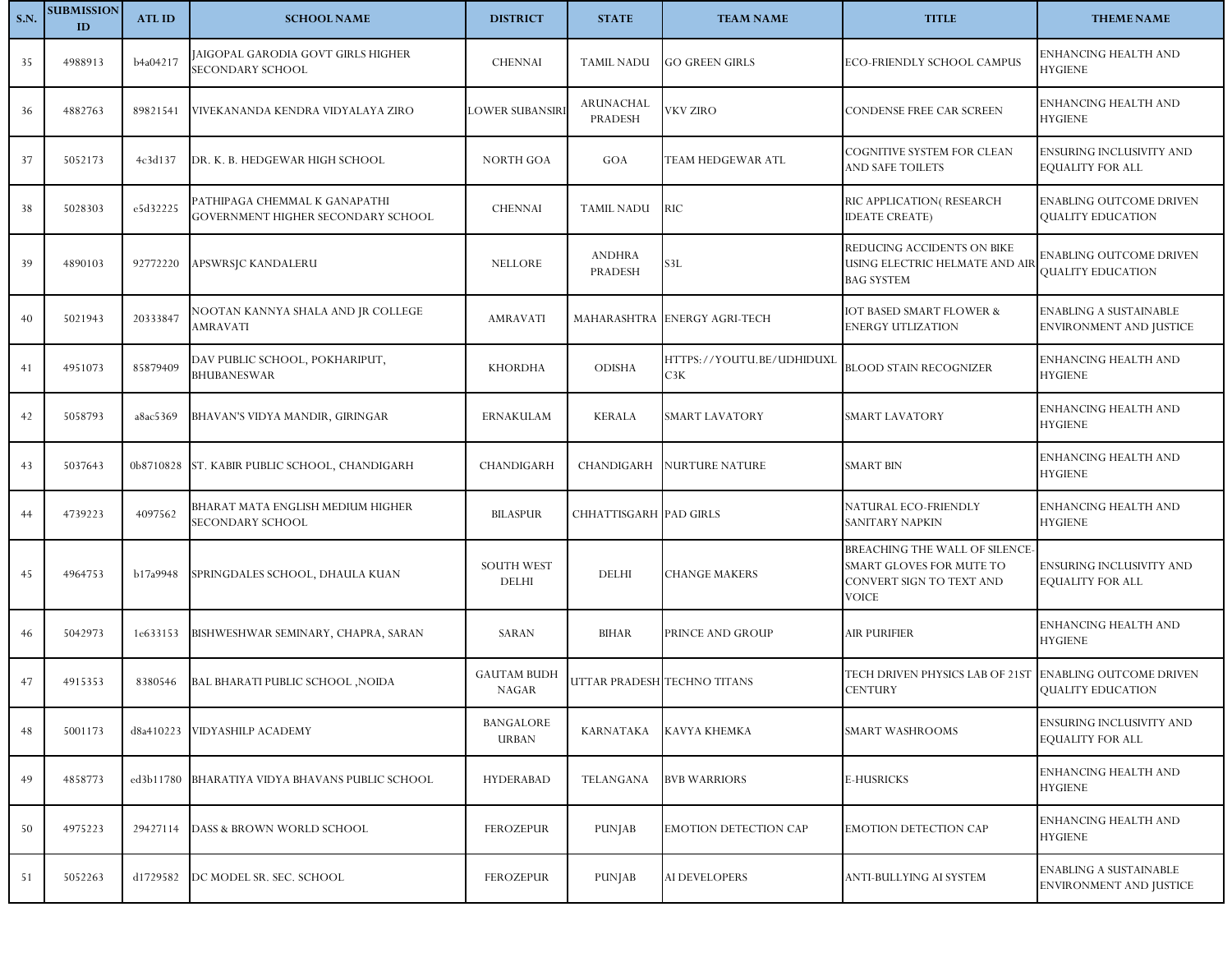| <b>S.N.</b> | <b>SUBMISSION</b><br>ID | <b>ATLID</b> | <b>SCHOOL NAME</b>                                        | <b>DISTRICT</b>                    | <b>STATE</b>        | <b>TEAM NAME</b>                                              | <b>TITLE</b>                                                       | <b>THEME NAME</b>                                               |
|-------------|-------------------------|--------------|-----------------------------------------------------------|------------------------------------|---------------------|---------------------------------------------------------------|--------------------------------------------------------------------|-----------------------------------------------------------------|
| 52          | 4921073                 | 5ff21777     | DELHI PUBLIC SCHOOL NACHARAM                              | <b>HYDERABAD</b>                   | <b>TELANGANA</b>    | DPS NACHARAM - TECH<br><b>SUPPORT TEAM</b>                    | DRONE HARVESTOR/COLLECTOR                                          | ENHANCING HEALTH AND<br><b>HYGIENE</b>                          |
| 53          | 4974693                 | 11948326     | HIMALAYAN PROGRESSIVE SCHOOL                              | <b>UDHAM SINGH</b><br><b>NAGAR</b> |                     | UTTARAKHAND SMART FARMERS                                     | <b>SMART-AGRO</b>                                                  | ENHANCING HEALTH AND<br><b>HYGIENE</b>                          |
| 54          | 5035593                 | 32287533     | <b>MOTHER'S PRIDE ACADEMY</b>                             | <b>BISHNUPUR</b>                   | <b>MANIPUR</b>      | <b>PIONEER TEAM</b>                                           | SMART PRIVACY ATTENDANCE<br><b>SYSTEM</b>                          | <b>ENABLING OUTCOME DRIVEN</b><br><b>QUALITY EDUCATION</b>      |
| 55          | 4783253                 | 692f6484     | CHRISTUKULA MISSION HR. SEC. SCHOOL                       | <b>SATNA</b>                       | MADHYA<br>PRADESH   | <b>INNOVATOR'S CLUB</b>                                       | REVERSE VENDING MACHINE                                            | ENSURING INCLUSIVITY AND<br><b>EQUALITY FOR ALL</b>             |
| 56          | 5521243                 | 22e77772     | DELHI PUBLIC SCHOOL NUMALIGARH                            | <b>GOLAGHAT</b>                    | ASSAM               | ATL BIO TOILET SWATCH SHIT<br>HOUSE AND IOT ENABLED<br>TOILET | <b>GREEN TOILET</b>                                                | ENHANCING HEALTH AND<br><b>HYGIENE</b>                          |
| 57          | 4816933                 | 28543712     | KENDRIYA VIDYALAYA HEBBAL                                 | <b>BANGALORE</b><br><b>URBAN</b>   | <b>KARNATAKA</b>    | UNIWHEEL-PROGRESS WITH<br><b>UNITY</b>                        | <b>ANEMOI/AIR QUALITY</b><br>MONITORING SYSTEM                     | ENHANCING HEALTH AND<br><b>HYGIENE</b>                          |
| 58          | 4974553                 | 81511940     | RYAN INTERNATIONAL SCHOOL, CHANDIGARH                     | CHANDIGARH                         | <b>CHANDIGARH</b>   | <b>TECHNOVATION</b>                                           | <b>MARGDARSHAN TAB</b>                                             | <b>ENABLING OUTCOME DRIVEN</b><br>QUALITY EDUCATION             |
| 59          | 5512233                 | a1979191     | SUBHODH PUBLIC SCHOOL                                     | <b>JAIPUR</b>                      | <b>RAJASTHAN</b>    | <b>PROJECT BUDDIES</b>                                        | SMART WATER TAPS                                                   | ENHANCING HEALTH AND<br><b>HYGIENE</b>                          |
| 60          | 5521173                 |              | 154510667 GOLAYA PROGESSIVE PUBLIC SCHOOL                 | PALWAL                             | <b>HARYANA</b>      | <b>ASCUAID TEAM</b>                                           | ASCUAID (AUTOMATIC SCHOOL<br>CONTROL UNIT AND INTERACTIVE<br>DESK) | ENABLING OUTCOME DRIVEN<br>QUALITY EDUCATION                    |
| 61          | 5519233                 | 22e77772     | DELHI PUBLIC SCHOOL NUMALIGARH                            | <b>GOLAGHAT</b>                    | ASSAM               | <b>DPS NUMALIGARH</b>                                         | <b>BULLY DETECTOR</b>                                              | <b>ENABLING A SUSTAINABLE</b><br>ENVIRONMENT AND JUSTICE        |
| 62          | 4813333                 | 10565904     | KENDRIYA VIDYALAYA CHURU                                  | <b>CHURU</b>                       | <b>RAJASTHAN</b>    | SWKVCHURU                                                     | SMART WASHROOM                                                     | <b>ENABLING OUTCOME DRIVEN</b><br>QUALITY EDUCATION             |
| 63          | 4917043                 | 305352       | ANAND NIKETAN MANINAGAR                                   | AHMEDABAD                          | GUJARAT             | SAKSHAM                                                       | SAKSHAM- A HANDTALK GLOVE<br>FOR DIFFERENTLY ABLED                 | ENHANCING HEALTH AND<br><b>HYGIENE</b>                          |
| 64          | 5054253                 | d69f7304     | RAINBOW WORLD SCHOOL                                      | <b>KANGRA</b>                      | HIMACHAL<br>PRADESH | <b>BACK SUPPORTERS</b>                                        | SMART CHAIR                                                        | <b>ENHANCING HEALTH AND</b><br><b>HYGIENE</b>                   |
| 65          | 4829813                 |              | 289712750 SNOWER VALLEY PUBLIC SCHOOL                     | KULLU                              | HIMACHAL<br>PRADESH | <b>MODERN ALCHEMISTS</b>                                      | <b>INTERACTIVE CAMPUS MAPPING</b>                                  | ENSURING INCLUSIVITY AND<br><b>EQUALITY FOR ALL</b>             |
| 66          | 4903613                 | f1ed11033    | MANAV RACHNA INTERNATIONAL SCHOOL,<br>SECTOR 46, GURUGRAM | <b>GURGAON</b>                     | <b>HARYANA</b>      | SOCIAL TECHNOCRATS                                            | POWER GENERATION BY<br>PIEZOELECTRIC TILES.                        | <b>ENABLING A SUSTAINABLE</b><br><b>ENVIRONMENT AND JUSTICE</b> |
| 67          | 5028183                 | ea3c9223     | NEW ERA SENIOR SECONDARY SCHOOL                           | VADODARA                           | GUJARAT             | <b>PUBLIC HELPERS</b>                                         | <b>SMART TOILET</b>                                                | <b>ENHANCING HEALTH AND</b><br><b>HYGIENE</b>                   |
| 68          | 5040323                 | 32287533     | <b>MOTHER'S PRIDE ACADEMY</b>                             | <b>BISHNUPUR</b>                   | <b>MANIPUR</b>      | <b>REBEMTON</b>                                               | SMART COUNTER SYSTEM                                               | ENABLING OUTCOME DRIVEN<br>QUALITY EDUCATION                    |
| 69          | 4808013                 | 8f5d5910     | <b>D B M S ENGLISH SCHOOL</b>                             | <b>EAST SINGHBHUM</b>              | <b>JHARKHAND</b>    | <b>BORN TO CODE</b>                                           | OUDNESS MONITORING SYSTEM<br><b>USING VOICE</b>                    | <b>ENABLING A SUSTAINABLE</b><br>ENVIRONMENT AND JUSTICE        |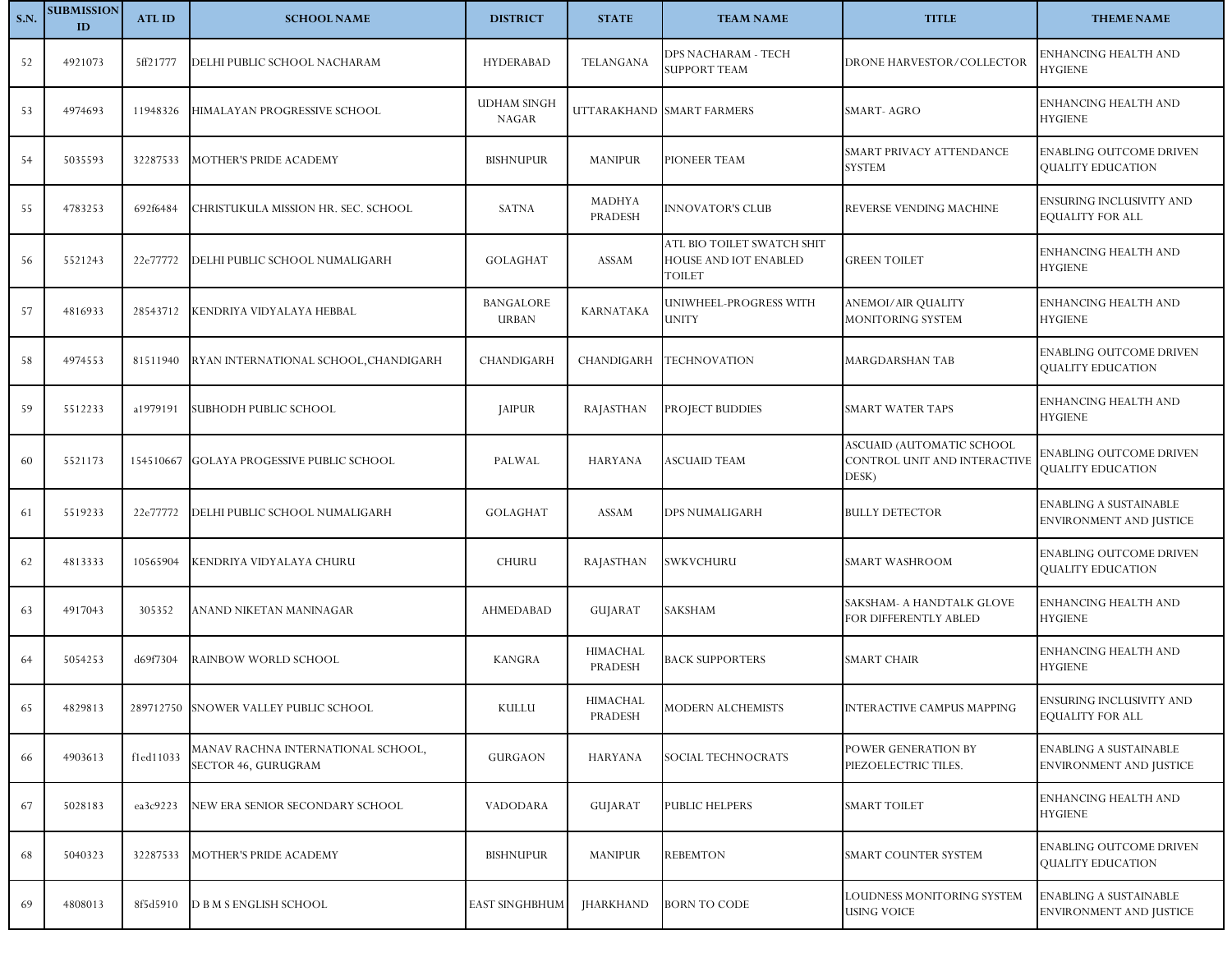| <b>S.N.</b> | <b>SUBMISSION</b><br>ID | <b>ATLID</b> | <b>SCHOOL NAME</b>                                             | <b>DISTRICT</b>                    | <b>STATE</b>                    | <b>TEAM NAME</b>                                            | <b>TITLE</b>                                                                                            | <b>THEME NAME</b>                                               |
|-------------|-------------------------|--------------|----------------------------------------------------------------|------------------------------------|---------------------------------|-------------------------------------------------------------|---------------------------------------------------------------------------------------------------------|-----------------------------------------------------------------|
| 70          | 5029433                 | f3fa403      | PALJOR NAMGYAL GIRLS' SCHOOL                                   | <b>EAST SIKKIM</b>                 | <b>SIKKIM</b>                   | ATL PNG                                                     | ERGONOMICALLY DESIGNED 3-<br>CHALKS HOLDER TO ENCOURAGE<br>USAGE OF COLOURED CHALK BY<br><b>TEACHER</b> | ENABLING OUTCOME DRIVEN<br><b>QUALITY EDUCATION</b>             |
| 71          | 4967693                 | 03b7991      | KENDRIYA VIDYALAYA FORT WILLIAM                                | <b>KOLKATA</b>                     | <b>WEST BENGAL</b>              | <b>JUNIOR TINKER</b>                                        | SMART COMMUNICATOR (KEEP IN<br>TOUCH)                                                                   | ENABLING OUTCOME DRIVEN<br>QUALITY EDUCATION                    |
| 72          | 4902693                 | 22967181     | DR B R AMBEDKAR MEMORIAL HIGH SCHOOL                           | <b>RANCHI</b>                      | <b>IHARKHAND</b>                | <b>SMART BOOK</b>                                           | <b>SMART BOOK</b>                                                                                       | <b>ENABLING OUTCOME DRIVEN</b><br>QUALITY EDUCATION             |
| 73          | 4974763                 | 03b7991      | KENDRIYA VIDYALAYA FORT WILLIAM                                | <b>KOLKATA</b>                     | WEST BENGAL                     | <b>TECHNO ART</b>                                           | SMART ATTENDANCE (MAKE YOUR<br>PRESENCE FASTER)                                                         | <b>ENABLING OUTCOME DRIVEN</b><br>QUALITY EDUCATION             |
| 74          | 5434593                 | e9e63642     | MOTHER INDIA PUBLIC SCHOOL                                     | <b>UDHAM SINGH</b><br><b>NAGAR</b> |                                 | UTTARAKHAND NARENDRA SINGH                                  | IOT BASED WATER AND AIR<br>QUALITY NOTIFICATION SYSTEM.                                                 | ENHANCING HEALTH AND<br><b>HYGIENE</b>                          |
| 75          | 4934263                 |              | 85e111854 SARAF PUBLIC SCHOOL                                  | <b>UDHAM SINGH</b><br><b>NAGAR</b> | UTTARAKHAND TINKERERS           |                                                             | SMART AI CLASSES WITH ACTIVE<br>NOISE CANCELLATION                                                      | ENABLING OUTCOME DRIVEN<br>QUALITY EDUCATION                    |
| 76          | 5000983                 | 18946355     | S S GIRLS HIGH SCHOOL NATHNAGAR BHAGALPUR                      | BHAGALPUR                          | BIHAR                           | <b>ATL SSGIRLS</b>                                          | AUTOMATION OF SCHOOL TOILET<br>CLEANING SYSTEM                                                          | <b>ENSURING INCLUSIVITY AND</b><br><b>EQUALITY FOR ALL</b>      |
| 77          | 4961553                 | 23861972     | APSWRS JR COLLEGE FOR GIRLS CHEEPURUPALLI                      | VIZIANAGARAM                       | <b>ANDHRA</b><br><b>PRADESH</b> | PROBLEM SOLVERS                                             | <b>SWACHHA MITRA</b>                                                                                    | ENHANCING HEALTH AND<br><b>HYGIENE</b>                          |
| 78          | 4959453                 | 17652200     | A.P.S.W.R SCHOOL FOR GIRLS, GUNDLAKUNTA                        | <b>CUDDAPAH</b>                    | <b>ANDHRA</b><br>PRADESH        | <b>GREENERIES</b>                                           | CO2 COLLECTOR AT JUNCTION<br><b>POINT</b>                                                               | ENHANCING HEALTH AND<br><b>HYGIENE</b>                          |
| 79          | 4978073                 | 25217100     | DR. KALMADI SHAMARAO HIGH SCHOOL, GANESH<br>NGAR, PUNE         | <b>PUNE</b>                        | MAHARASHTRA ECOSAVERS           |                                                             | ECO SAVER PLASTIC VENDING<br><b>MACHINE</b>                                                             | ENHANCING HEALTH AND<br><b>HYGIENE</b>                          |
| 80          | 4959923                 | 98986485     | TKM CENTENARY PUBLIC SCHOOL                                    | <b>KOLLAM</b>                      | <b>KERALA</b>                   | TECH WIZARDS                                                | SMART WHEELCHAIR                                                                                        | ENHANCING HEALTH AND<br><b>HYGIENE</b>                          |
| 81          | 4963313                 | fa281398     | LALAJI MEMORIAL OMEGA INTERNATIONAL<br>SCHOOL                  | <b>KANCHIPURAM</b>                 | TAMIL NADU                      | <b>REALITY IN ARTS</b>                                      | HIDING REALITY THROUGH<br>VIRTUALITY                                                                    | ENHANCING HEALTH AND<br><b>HYGIENE</b>                          |
| 82          | 5011553                 | 828311328    | MAHARASHTRA HIGH SCHOOL AND JR COLLEGE<br>KOLHAPUR             | <b>KOLHAPUR</b>                    | MAHARASHTRA MHSK                |                                                             | MATHEMATICAL AID TO LEARN<br>CONTENT OF MATHS                                                           | <b>ENABLING OUTCOME DRIVEN</b><br>QUALITY EDUCATION             |
| 83          | 5044293                 | fd862022     | AMITY INTERNATIONAL SCHOOL, SAKET                              | <b>SOUTH DELHI</b>                 | DELHI                           | TEAM FUTUREAL - TEACHER<br><b>INCHARGE - ARVIND SINGH</b>   | HYGIEIA - THE SMART BIN                                                                                 | ENHANCING HEALTH AND<br><b>HYGIENE</b>                          |
| 84          | 4827783                 | cbd03014     | GOVERNMENT MULTIPURPOSE HR SEC SCHOOL<br>BILASPUR CHHATTISGARH | <b>BILASPUR</b>                    | CHHATTISGARH                    | ATAL TINKERING LAB DR KALAM<br><b>SCIENCE CLUB BILASPUR</b> | ATAL DIVYANG RATH                                                                                       | ENSURING INCLUSIVITY AND<br>EQUALITY FOR ALL                    |
| 85          | 5050743                 |              | 188911234 MES RAJA RESIDENTIAL SCHOOL                          | <b>KOZHIKODE</b>                   | <b>KERALA</b>                   | SMART INNOVATORS                                            | WOMEN SAFETY SMART BACKPACK                                                                             | ENABLING A SUSTAINABLE<br><b>ENVIRONMENT AND JUSTICE</b>        |
| 86          | 5014933                 | 20808109     | CALICUT GIRL'S VOCATIONAL AND HIGHER<br>SECONDARY SCHOOL       | <b>KOZHIKODE</b>                   | <b>KERALA</b>                   | <b>FLYING JUPITERS</b>                                      | SCHOOLCOP                                                                                               | <b>ENABLING A SUSTAINABLE</b><br><b>ENVIRONMENT AND JUSTICE</b> |
| 87          | 5044333                 | 23441755     | MAHARAJA AGARSAIN PUBLIC SCHOOL                                | NORTH WEST<br>DELHI                | DELHI                           | <b>TECH INNOVATORS</b>                                      | POLLUTION CHECK-O-METER                                                                                 | ENHANCING HEALTH AND<br><b>HYGIENE</b>                          |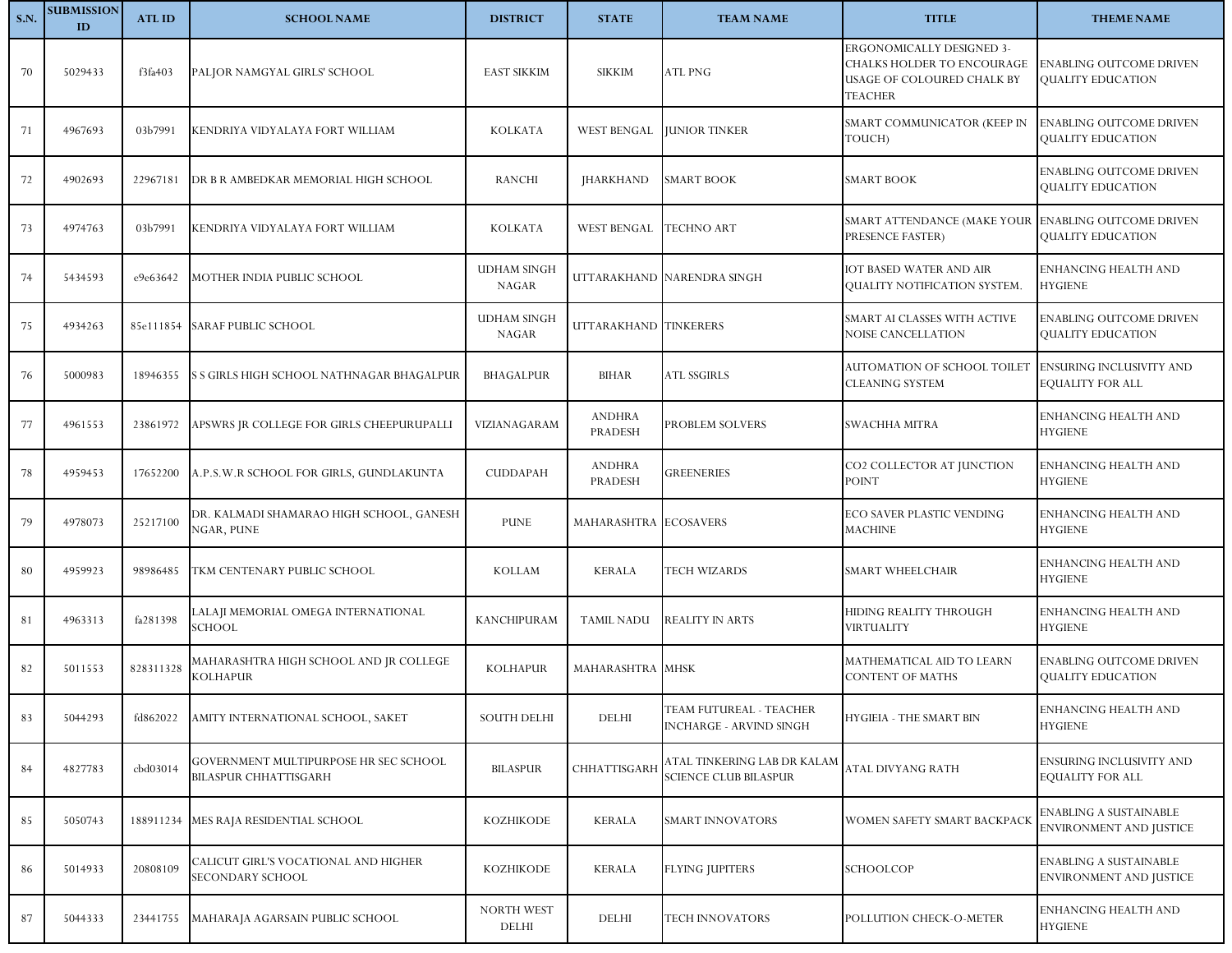| <b>S.N.</b> | <b>SUBMISSION</b><br>ID | <b>ATLID</b> | <b>SCHOOL NAME</b>                                     | <b>DISTRICT</b>            | <b>STATE</b>             | <b>TEAM NAME</b>               | <b>TITLE</b>                                                                                                                                                                                                                          | <b>THEME NAME</b>                                        |
|-------------|-------------------------|--------------|--------------------------------------------------------|----------------------------|--------------------------|--------------------------------|---------------------------------------------------------------------------------------------------------------------------------------------------------------------------------------------------------------------------------------|----------------------------------------------------------|
| 88          | 5028823                 |              | 744312034   [NANA PRABODHINI NAVANAGAR VIDYALAYA       | <b>PUNE</b>                |                          | MAHARASHTRA TEAM SWCCHA BHARAT | SELF FLUSHING SYSTEM FOR INDIA<br>STYLED TOILETS                                                                                                                                                                                      | ENSURING INCLUSIVITY AND<br>EQUALITY FOR ALL             |
| 89          | 5032813                 | 24834434     | RIS MALAD ICSE                                         | <b>MUMBAI CITY</b>         | MAHARASHTRA ECO-BOT TEAM |                                | ECO-BOT                                                                                                                                                                                                                               | ENHANCING HEALTH AND<br><b>HYGIENE</b>                   |
| 90          | 5005753                 | 22027338     | UDAYA PUBLIC SCHOOL                                    | FAIZABAD                   |                          | UTTAR PRADESH THIRSTY WATER    | THIRSTY WATER                                                                                                                                                                                                                         | ENHANCING HEALTH AND<br><b>HYGIENE</b>                   |
| 91          | 5007553                 | 64951804     | KAMLA NEHRU PUBLIC SCHOOL PHAGWARA                     | KAPURTHALA                 | PUNJAB                   | THE LEARNERS                   | MULTI-PURPOSE TECHNO-<br>ASSISTANT TO A TEACHER: MAINLY<br>TOWARD GROUPING THE<br>STUDENTS BASED ON THEIR<br>ATTENTION SPAN AND LEARNING<br><b>CAPABILITIES FOR BETTER</b><br>TEACHING AND MAINTAINING<br>DISCIPLINE IN THE CLASSROOM | <b>ENABLING OUTCOME DRIVEN</b><br>QUALITY EDUCATION      |
| 92          | 5042423                 | 25217100     | DR. KALMADI SHAMARAO HIGH SCHOOL, GANESH<br>NGAR, PUNE | <b>PUNE</b>                |                          | MAHARASHTRA TEAM VAAYUSHODHAK  | VAAYUSHODHAK : THE AIR<br>PURIFIER                                                                                                                                                                                                    | ENHANCING HEALTH AND<br><b>HYGIENE</b>                   |
| 93          | 5032063                 | fea7895      | KENDRIYA VIDYALAYA BERHAMPUR                           | GANJAM                     | <b>ODISHA</b>            | <b>PANTOMATHS</b>              | <b>BUNKBUSTER</b>                                                                                                                                                                                                                     | ENSURING INCLUSIVITY AND<br>EQUALITY FOR ALL             |
| 94          | 4970853                 | d1c18674     | D A V PUBLIC SCHOOL, VASANT KUNI, NEW DELHI            | <b>SOUTH DELHI</b>         | DELHI                    | TEAM UNSTOPPABLES              | <b>TECHNO-BUS</b>                                                                                                                                                                                                                     | <b>ENABLING A SUSTAINABLE</b><br>ENVIRONMENT AND JUSTICE |
| 95          | 4964193                 | 807d369      | DARBARI LAL DAV MODEL SCHOOL, SHALIMAR<br>BAGH, DELHI  | <b>NORTH WEST</b><br>DELHI | DELHI                    | <b>ROBO SAPIENS</b>            | SMART SEGREGATOR                                                                                                                                                                                                                      | ENHANCING HEALTH AND<br><b>HYGIENE</b>                   |
| 96          | 5051303                 | 32232050     | APSWR SCHOOL FOR BOYS                                  | <b>ANANTAPUR</b>           | <b>ANDHRA</b><br>PRADESH | GANDHI                         | DETECTING THE SMART VEHICLE                                                                                                                                                                                                           | ENABLING A SUSTAINABLE<br>ENVIRONMENT AND JUSTICE        |
| 97          | 5501273                 | 74553878     | BAL BHARATI PUBLIC SCHOOL, PITUMPURA                   | NORTH WEST<br><b>DELHI</b> | <b>DELHI</b>             | BYTEX                          | SIGN LANGUAGE TRANSLATOR                                                                                                                                                                                                              | ENABLING A SUSTAINABLE<br><b>ENVIRONMENT AND JUSTICE</b> |
| 98          | 4966923                 | 12288443     | <b>ST.RAPHAELS HSS EZHUPUNNA</b>                       | ALAPPUZHA                  | <b>KERALA</b>            | <b>TECHIES</b>                 | WASTE CLEAN MISSION                                                                                                                                                                                                                   | ENHANCING HEALTH AND<br><b>HYGIENE</b>                   |
| 99          | 4979533                 | 85879409     | DAV PUBLIC SCHOOL, POKHARIPUT,<br>BHUBANESWAR          | <b>KHORDHA</b>             | <b>ODISHA</b>            | <b>CLANK GIRLS</b>             | SAFE STONE EARRING                                                                                                                                                                                                                    | ENABLING A SUSTAINABLE<br><b>ENVIRONMENT AND JUSTICE</b> |
| 100         | 4960933                 | 25998374     | ST. GEORGE ENGLISH MEDIUM SCHOOL, CHULLY.              | <b>ERNAKULAM</b>           | <b>KERALA</b>            | ATL INNOVATORS                 | WASTE DEPOSITOR & PLASTIC<br><b>PRINTER</b>                                                                                                                                                                                           | ENHANCING HEALTH AND<br><b>HYGIENE</b>                   |
| 101         | 5036033                 |              | 744312034   INANA PRABODHINI NAVANAGAR VIDYALAYA       | <b>PUNE</b>                | MAHARASHTRA              | TEAM VEDSHYAM                  | CLASS NOISE CONTROL : CHUP<br>RAHO SYSTEM                                                                                                                                                                                             | ENHANCING HEALTH AND<br><b>HYGIENE</b>                   |
| 102         | 5012333                 | d1c18674     | D A V PUBLIC SCHOOL, VASANT KUNJ, NEW DELHI            | <b>SOUTH DELHI</b>         | DELHI                    | TEAM DIGITAL INNOVATORS        | ATL SUVIDHA APP                                                                                                                                                                                                                       | <b>ENABLING OUTCOME DRIVEN</b><br>QUALITY EDUCATION      |
| 103         | 5475133                 | 29427114     | DASS & BROWN WORLD SCHOOL                              | <b>FEROZEPUR</b>           | PUNJAB                   | BROWNAIAN INNOVATOR            | ECO FRIENDLY HIGH EFFICIENT<br>ELECTRICITY GENERATOR                                                                                                                                                                                  | ENABLING A SUSTAINABLE<br>ENVIRONMENT AND JUSTICE        |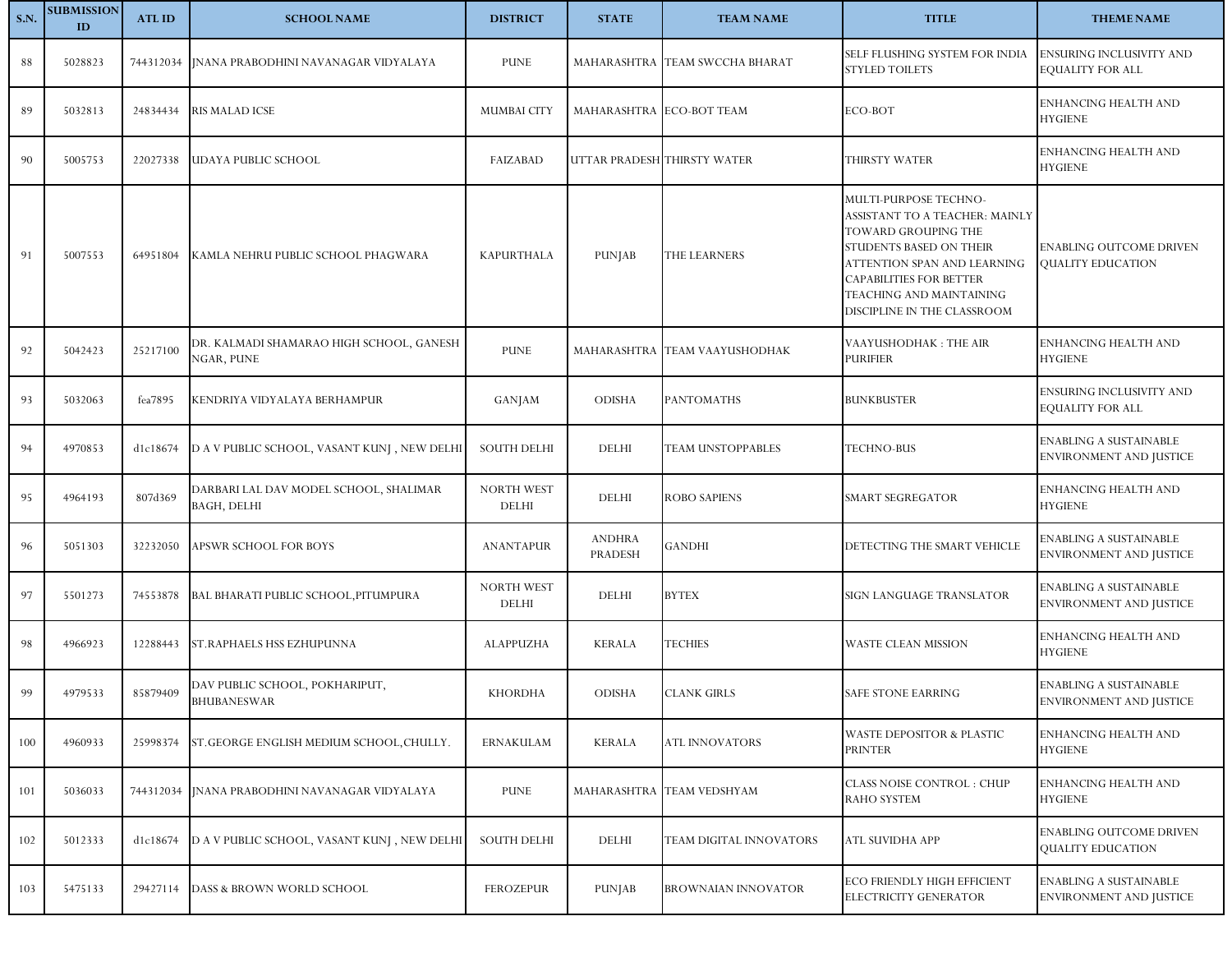| <b>S.N.</b> | <b>SUBMISSION</b><br>ID | <b>ATLID</b> | <b>SCHOOL NAME</b>                                                    | <b>DISTRICT</b>             | <b>STATE</b>               | <b>TEAM NAME</b>                                            | <b>TITLE</b>                                                                  | <b>THEME NAME</b>                                          |
|-------------|-------------------------|--------------|-----------------------------------------------------------------------|-----------------------------|----------------------------|-------------------------------------------------------------|-------------------------------------------------------------------------------|------------------------------------------------------------|
| 104         | 4986353                 | 85879409     | DAV PUBLIC SCHOOL, POKHARIPUT,<br><b>BHUBANESWAR</b>                  | <b>KHORDHA</b>              | <b>ODISHA</b>              | <b>GIRL SQUD</b>                                            | CO2 REMOVER                                                                   | ENHANCING HEALTH AND<br><b>HYGIENE</b>                     |
| 105         | 5024183                 |              | 6b4112427 ST AGRASEN HIGH SCHOOL                                      | <b>THANE</b>                |                            | MAHARASHTRA TEAM 3IN1 JHADU                                 | 3 IN 1 BROOM                                                                  | ENSURING INCLUSIVITY AND<br><b>EQUALITY FOR ALL</b>        |
| 106         | 4965903                 | d1c18674     | D A V PUBLIC SCHOOL, VASANT KUNI, NEW DELHI                           | <b>SOUTH DELHI</b>          | <b>DELHI</b>               | MCBB                                                        | M.C.B.B( MED CODE BLUE<br><b>BREAKERS</b> )                                   | <b>ENHANCING HEALTH AND</b><br><b>HYGIENE</b>              |
| 107         | 5021153                 |              | 6b4112427 ST. AGRASEN HIGH SCHOOL.                                    | <b>THANE</b>                |                            | MAHARASHTRA TEAM SMART SCHOOL                               | <b>SMART SCHOOL</b>                                                           | ENSURING INCLUSIVITY AND<br><b>EQUALITY FOR ALL</b>        |
| 108         | 5520853                 | d1729582     | DC MODEL SR. SEC. SCHOOL                                              | <b>FEROZEPUR</b>            | PUNJAB                     | <b>PROTECTORS</b>                                           | UV STERILIZER ROBOT                                                           | ENHANCING HEALTH AND<br><b>HYGIENE</b>                     |
| 109         | 4820933                 | cbd03014     | GOVERNMENT MULTIPURPOSE HR SEC SCHOOL<br><b>BILASPUR CHHATTISGARH</b> | <b>BILASPUR</b>             | CHHATTISGARH               | ATAL TINKERING LAB DR KALAM<br><b>SCIENCE CLUB BILASPUR</b> | <b>MATHEMATICS BOARD</b>                                                      | <b>ENABLING OUTCOME DRIVEN</b><br><b>OUALITY EDUCATION</b> |
| 110         | 4964913                 | 25998374     | ST. GEORGE ENGLISH MEDIUM SCHOOL, CHULLY.                             | <b>ERNAKULAM</b>            | <b>KERALA</b>              | <b>GEORGIAN INNOVATORS</b>                                  | <b>FINGERPRINT BASED</b><br>ADMINISTRATIVE TECHNOLOGY                         | ENSURING INCLUSIVITY AND<br><b>EQUALITY FOR ALL</b>        |
| 111         | 4871963                 | c8d4936      | KENDRIYA VIDYALAYA, ARMY AREA, PUNE                                   | <b>PUNE</b>                 |                            | MAHARASHTRA APEX TECHNOLOGY                                 | COMBATING POLLUTION                                                           | ENHANCING HEALTH AND<br><b>HYGIENE</b>                     |
| 112         | 5500993                 | 74553878     | BAL BHARATI PUBLIC SCHOOL PITAMPURA                                   | NORTH WEST<br>DELHI         | <b>DELHI</b>               | SOUNDWARE                                                   | SOUNDWARE                                                                     | <b>ENSURING INCLUSIVITY AND</b><br><b>EQUALITY FOR ALL</b> |
| 113         | 4954413                 | d1c18674     | D A V PUBLIC SCHOOL, VASANT KUNJ, NEW DELHI                           | <b>SOUTH DELHI</b>          | <b>DELHI</b>               | ROCK-N-ROLL                                                 | ROCK-N-ROLL                                                                   | <b>ENABLING OUTCOME DRIVEN</b><br>QUALITY EDUCATION        |
| 114         | 5501453                 | 74553878     | BAL BHARATI PUBLIC SCHOOL PITAM PURA                                  | NORTH WEST<br><b>DELHI</b>  | <b>DELHI</b>               | <b>BRAINSTORMERS</b>                                        | KINECT BAND, A BAND WHICH<br>PROTECTS THE USER FROM<br>THREATS FROM ANYWHERE. | ENSURING INCLUSIVITY AND<br><b>EQUALITY FOR ALL</b>        |
| 115         | 5025313                 | 51078666     | RYAN INTERNATIONAL SCHOOL, SECTOR-25,<br><b>ROHINI</b>                | <b>NEW DELHI</b>            | <b>DELHI</b>               | <b>INCREDIBLE TINKERERS</b>                                 | WALKING ELECTRICITY                                                           | <b>ENABLING A SUSTAINABLE</b><br>ENVIRONMENT AND JUSTICE   |
| 116         | 5050543                 | 25217100     | DR. KALMADI SHAMARAO HIGH SCHOOL, GANESH<br>NGAR, PUNE                | <b>PUNE</b>                 |                            | MAHARASHTRA KHS ANTIBULLYING SQUAD                          | ANTI-BULLYING DEVICE                                                          | <b>ENABLING A SUSTAINABLE</b><br>ENVIRONMENT AND JUSTICE   |
| 117         | 4844703                 | 5ff21777     | DELHI PUBLIC SCHOOL NACHARAM                                          | <b>HYDERABAD</b>            | TELANGANA                  | PHYTOTECH                                                   | MIPGR - MICRO PHYTO<br><b>GREYWATER REMEDIATOR</b>                            | ENHANCING HEALTH AND<br><b>HYGIENE</b>                     |
| 118         | 5042783                 |              | 744312034 INANA PRABODHINI NAVANAGAR VIDYALAYA                        | PUNE                        | MAHARASHTRA TEAM SPANDAN   |                                                             | WATER FILTER ONLINE<br>MONITORING SYSTEM                                      | <b>ENHANCING HEALTH AND</b><br><b>HYGIENE</b>              |
| 119         | 4905463                 | 8380546      | BAL BHARATI PUBLIC SCHOOL , NOIDA                                     | <b>GAUTAM BUDH</b><br>NAGAR | UTTAR PRADESH ECO WARRIORS |                                                             | ALL WEATHER SMART BOTTLE                                                      | <b>ENHANCING HEALTH AND</b><br><b>HYGIENE</b>              |
| 120         | 5515283                 | 7e483299     | AMRITA VIDYALAYAM                                                     | <b>CHENNAI</b>              | <b>TAMIL NADU</b>          | DEVELOPERS CRAZY                                            | PANDA FILE TRANSFER PROTOCOL                                                  | ENABLING A SUSTAINABLE<br>ENVIRONMENT AND JUSTICE          |
| 121         | 5508063                 | c8d4936      | KENDRIYA VIDYALAYA ARMY AREA PUNE                                     | PUNE                        |                            | MAHARASHTRA ZENITH INNOVATORS                               | DESERT HUMAN TRACKER DRONE<br>(DHTD)                                          | <b>ENSURING INCLUSIVITY AND</b><br><b>EQUALITY FOR ALL</b> |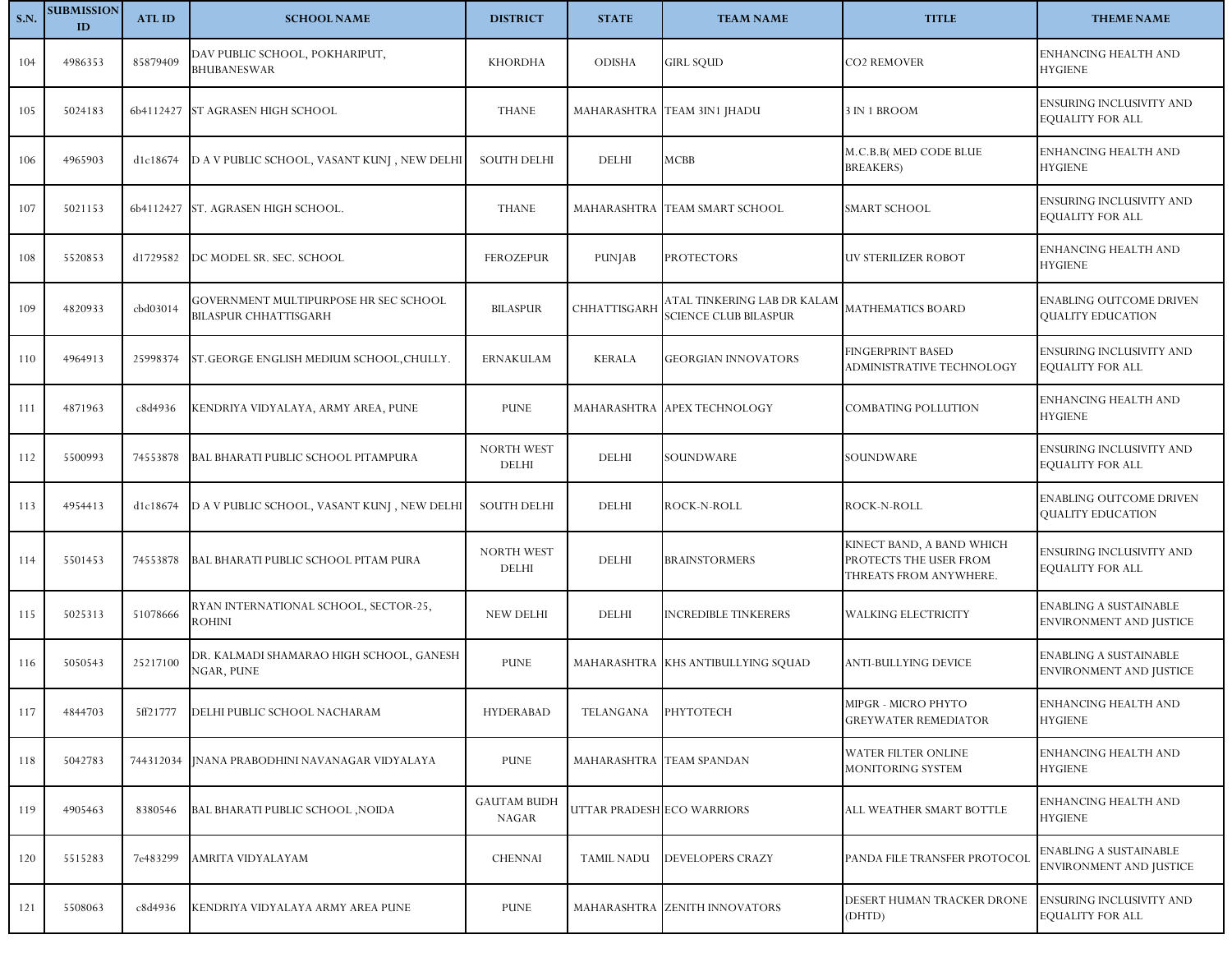| <b>S.N.</b> | <b>SUBMISSION</b><br>ID | <b>ATLID</b>      | <b>SCHOOL NAME</b>                                                  | <b>DISTRICT</b>                    | <b>STATE</b>             | <b>TEAM NAME</b>                 | <b>TITLE</b>                                                                    | <b>THEME NAME</b>                                               |
|-------------|-------------------------|-------------------|---------------------------------------------------------------------|------------------------------------|--------------------------|----------------------------------|---------------------------------------------------------------------------------|-----------------------------------------------------------------|
| 122         | 4992763                 | 31942560          | APSWRSJRCOLLEGE FOR GIRLS CHIMAKURTHY<br>PRAKASAM DISTRICT          | PRAKASAM                           | <b>ANDHRA</b><br>PRADESH | EMMANUEL                         | SMART WATCH FOR GIRLS                                                           | <b>ENABLING A SUSTAINABLE</b><br>ENVIRONMENT AND JUSTICE        |
| 123         | 5027563                 | cc849406          | DLF PUBLIC SCHOOL, GHAZIABAD                                        | <b>GHAZIABAD</b>                   |                          | UTTAR PRADESH EMPATHY INNOVATORS | <b>DUST FREE BLACKBOARDS</b>                                                    | <b>ENABLING OUTCOME DRIVEN</b><br>QUALITY EDUCATION             |
| 124         | 5036373                 | 0b8710828         | ST. KABIR PUBLIC SCHOOL, CHANDIGARH                                 | CHANDIGARH                         | CHANDIGARH               | <b>CLIMATE CHANGE PROJECT</b>    | <b>GEOTHERMAL TO ELECTRICITY</b><br><b>CONVERTER</b>                            | <b>ENABLING A SUSTAINABLE</b><br><b>ENVIRONMENT AND JUSTICE</b> |
| 125         | 4865133                 | 692f6484          | CHRISTUKULA MISSION HR. SEC. SCHOOL                                 | <b>SATNA</b>                       | MADHYA<br>PRADESH        | DYNAMIC DEVELOPERS               | <b>DIETOBOT</b>                                                                 | ENHANCING HEALTH AND<br><b>HYGIENE</b>                          |
| 126         | 5054813                 | 6c038225          | BASAVESHWARA INTERNATIONAL PUBLIC SCHOOL<br>CBSE VIDYAGIRI BAGALKOT | <b>BAGALKOT</b>                    | KARNATAKA                | A.S.A. CLEAN VEGETATION          | ACQUAPHONICS TO CLEAN WATER<br>AND AIR                                          | <b>ENHANCING HEALTH AND</b><br><b>HYGIENE</b>                   |
| 127         | 4951263                 | 33346484          | SAI INTERNATIONAL SCHOOL                                            | <b>KHORDHA</b>                     | <b>ODISHA</b>            | <b>MIND BENDERS</b>              | SOMETHING TO BE CHANGED                                                         | <b>ENABLING OUTCOME DRIVEN</b><br>QUALITY EDUCATION             |
| 128         | 4953013                 | 64951804          | KAMLA NEHRU SCHOOL PHAGWARA                                         | <b>KAPURTHALA</b>                  | <b>PUNJAB</b>            | NEOTERICS                        | 3D HOLOGRAM                                                                     | <b>ENABLING OUTCOME DRIVEN</b><br>QUALITY EDUCATION             |
| 129         | 4985323                 | 1980955           | APSWR CENTRE OF EXCELLENCE,<br>MADHURAWADA, VISAKHAPATNAM           | VISAKHAPATNAM                      | <b>ANDHRA</b><br>PRADESH | YOUNG INNOVATORS                 | NAARI SURAKSHA                                                                  | <b>ENABLING A SUSTAINABLE</b><br>ENVIRONMENT AND JUSTICE        |
| 130         | 5042853                 | ebf5379           | SETH ANANDRAM JAIPURIA SCHOOL                                       | <b>GHAZIABAD</b>                   | UTTAR PRADESH INTECH_ATL |                                  | SMART BUS MANAGEMENT SYSTEM                                                     | ENABLING A SUSTAINABLE<br>ENVIRONMENT AND JUSTICE               |
| 131         | 4860143                 | 8380546           | BAL BHARATI PUBLIC SCHOOL , NOIDA                                   | <b>GAUTAM BUDH</b><br><b>NAGAR</b> | UTTAR PRADESH ECO NINJAS |                                  | <b>ECO-FRIENDLY GEYSER</b>                                                      | <b>ENABLING A SUSTAINABLE</b><br>ENVIRONMENT AND JUSTICE        |
| 132         | 5045613                 | 0b8710828         | ST. KABIR PUBLIC SCHOOL, CHANDIGARH                                 | CHANDIGARH                         | CHANDIGARH               | YOUNG INNOVATORS                 | NOTEBOOK FREE CLASSROOMS                                                        | <b>ENABLING OUTCOME DRIVEN</b><br>QUALITY EDUCATION             |
| 133         | 5051763                 | d1729582          | DC MODEL SR SEC SCHOOL                                              | <b>FEROZEPUR</b>                   | PUNJAB                   | SCIENCE DOOTS                    | SOLAR URINE FILTERATION                                                         | ENHANCING HEALTH AND<br><b>HYGIENE</b>                          |
| 134         | 5518843                 | 3250326           | GHSS POOKKOTTUMPADAM                                                | MALAPPURAM                         | <b>KERALA</b>            | <b>ROBO CARE</b>                 | AUTOMATIC PATIENT CARING<br><b>ROBOT</b>                                        | ENHANCING HEALTH AND<br><b>HYGIENE</b>                          |
| 135         | 4996513                 | $\mathsf{c6fb53}$ | KENDRIYA VIDYALAYA CRPF BARKAS HYDERABAD                            | <b>HYDERABAD</b>                   | TELANGANA WSSA           |                                  | SMART SPRAY                                                                     | <b>ENABLING A SUSTAINABLE</b><br><b>ENVIRONMENT AND JUSTICE</b> |
| 136         | 4987303                 | 1980955           | APSWR CENTRE OF EXCELLENCE,<br>MADHURAWADA, VISAKHAPATNAM           | VISAKHAPATNAM                      | <b>ANDHRA</b><br>PRADESH | YOUNG CHALLENGERS                | <b>SAFAAI MITRAAS</b>                                                           | <b>ENSURING INCLUSIVITY AND</b><br><b>EQUALITY FOR ALL</b>      |
| 137         | 4973003                 | 34bc5244          | KANCHI SRI SANKARA ACADEMY MATRIC.<br>HR.SEC.SCHOOL                 | <b>THOOTHUKUDI</b><br>(TUTICORIN)  | <b>TAMIL NADU</b>        | SMART LEARNERS                   | AUGMENTED REALITY LEARNING<br>(ARL)                                             | ENABLING OUTCOME DRIVEN<br>QUALITY EDUCATION                    |
| 138         | 5139733                 | 4c7911478         | BHARTIYA VIDYA MANDIR SENIOR SECONDARY<br><b>SCHOOL</b>             | LUDHIANA                           | PUNJAB                   | <b>BVM INNOVATORS</b>            | HARVESTING WATER WITH<br>ACCELERATED PERCOLATORS FOR<br>SUSTAINABLE DEVELOPMENT | <b>ENABLING A SUSTAINABLE</b><br>ENVIRONMENT AND JUSTICE        |
| 139         | 5052223                 | 32232050          | APSWRS SCHOOL(BOYS)PUTHALAPATTU                                     | <b>ANANTAPUR</b>                   | <b>ANDHRA</b><br>PRADESH | AMBEDKAR TEAM                    | PATIENT MONITORING SYSTEM<br>WITH AUTOMATIC S M S ALERT                         | ENHANCING HEALTH AND<br><b>HYGIENE</b>                          |